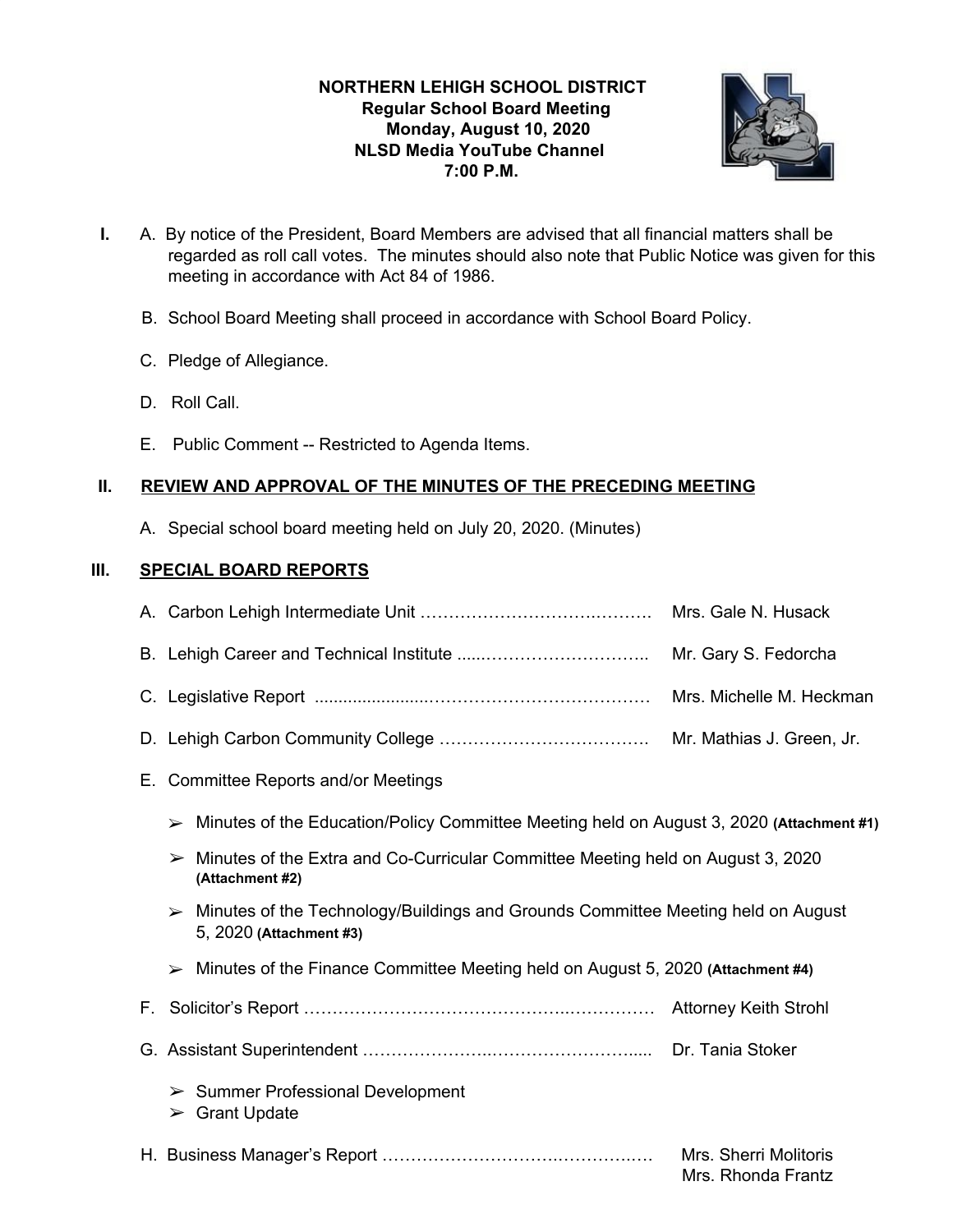- I. Superintendent's Report…………………………………………… Mr. Matthew J. Link
	- $\triangleright$  Update on Health and Safety Plan
	- $\triangleright$  Fall Sports Discussion
	- $\triangleright$  Donations: Hope Lutheran Church
- J. An executive session will be held at 6:30p.m. via Google Meet An executive session was held at 6:45 p.m.via Google Meet on August 5, 2020.

### **IV. PERSONNEL**

- A. Resignation/Retirement
	- 1. With regret, accept the retirement resignation of EdithAnn Fella from her position as Elementary Intervention Coordinator, effective October 2, 2020. Mrs. Fella will be retiring from the Northern Lehigh School District after 36 years of service.
	- 2. With regret, accept the retirement resignation of Nancy Rehrig from her position as Bookkeeper II, effective January 15, 2021. Mrs. Rehrig will be retiring from the Northern Lehigh School District after 37 years of service.

### B. Administrative Transfer - Non-Instructional

1. Robin Blocker

| From:      | Senior High School PCA                  |
|------------|-----------------------------------------|
| To∶        | <b>Slatington Elementary School PCA</b> |
| Salary:    | No change in salary                     |
| Effective: | August 25, 2020                         |

2. Heather Kuntz

| From:      | Slatington Elementary Life Skills Paraprofessional |
|------------|----------------------------------------------------|
| To∶        | Senior High School PCA                             |
| Salary:    | No change in salary                                |
| Effective: | August 25, 2020                                    |

### C. Appointment - Instructional

| 1. Ryan Cunningham<br>Assignment:<br>Salary: | <b>Temporary Professional Employee</b><br>Senior High School Health & Physical Education Teacher<br>\$59,475 (Step 2 Masters on the 2020-2021 CBA<br>Salary Schedule) |
|----------------------------------------------|-----------------------------------------------------------------------------------------------------------------------------------------------------------------------|
| Effective:                                   | August 25, 2020                                                                                                                                                       |
| 2 Damon Rex                                  | <b>Temporary Professional Employee</b>                                                                                                                                |
| Assignment:                                  | Middle School Health & Physical Education Teacher                                                                                                                     |
| Salary:                                      | \$60,375 (Step 5 Masters on the 2020-2021CBA                                                                                                                          |
|                                              | Salary Schedule)                                                                                                                                                      |
| Effective:                                   | August 25, 2020                                                                                                                                                       |
|                                              |                                                                                                                                                                       |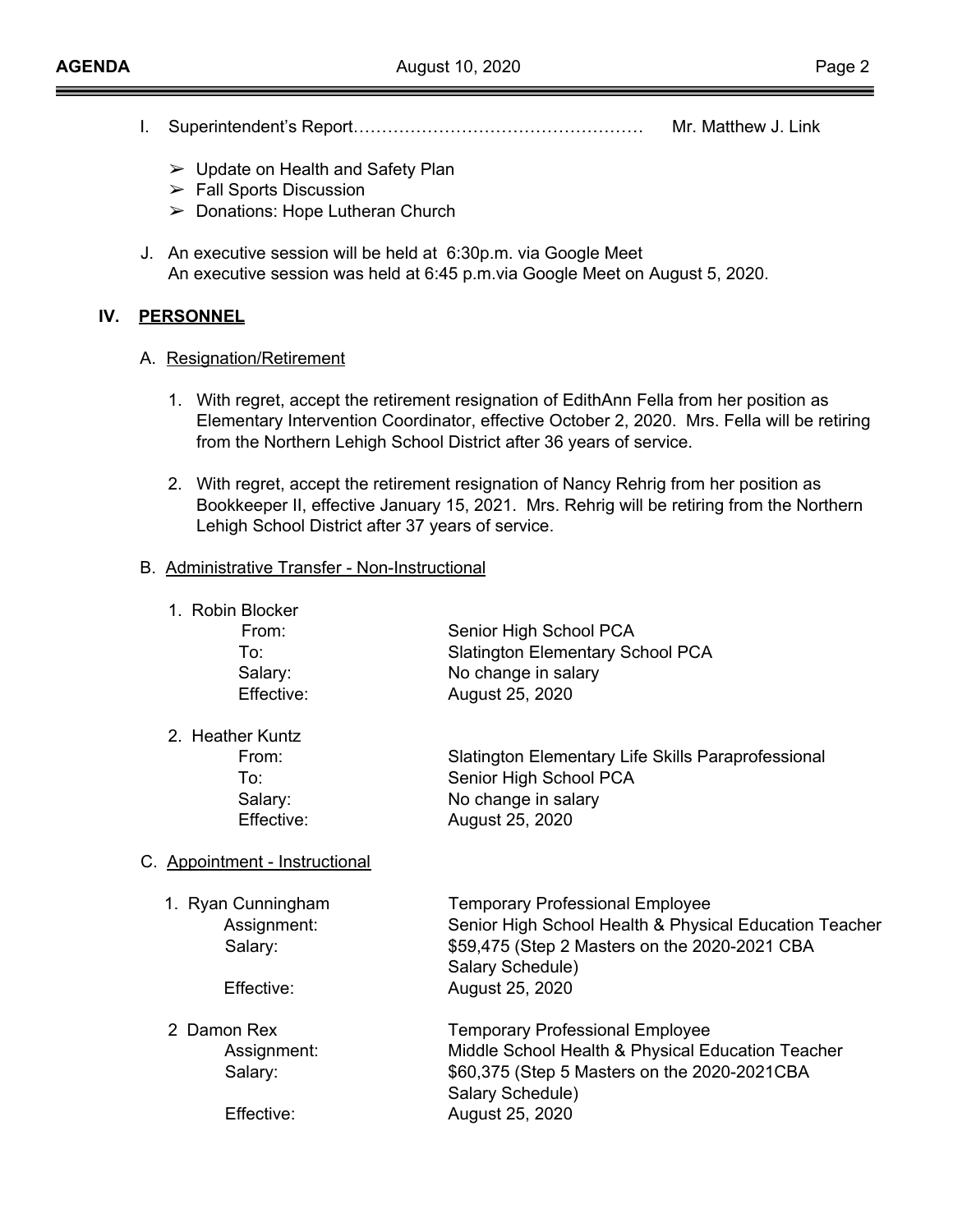|    | 3. Mariel Cordero-Ledesma<br>Assignment:<br>Salary:<br>Effective:<br><b>Termination Date:</b>   | Long Term Substitute<br>Secondary Spanish Teacher<br>\$50,750 (Step 1 Bachelors on the 2020-2021CBA<br>Salary Schedule)<br>August 25, 2020<br>Upon return of full time teacher             |
|----|-------------------------------------------------------------------------------------------------|--------------------------------------------------------------------------------------------------------------------------------------------------------------------------------------------|
|    | 4. Samantha Lilly<br>Assignment:<br>Salary:                                                     | Long Term Substitute<br><b>High School Special Education Teacher</b><br>\$50,750 (Step 1 Bachelors on the 2020-2021 CBA<br><b>Salary Schedule</b>                                          |
|    | Effective:<br><b>Termination Date:</b>                                                          | August 25, 2020<br>Upon return of full time teacher                                                                                                                                        |
| 5. | Douglas Hunt*<br>Assignment:<br>Salary:                                                         | Long Term Substitute<br>High School English Teacher<br>Substitute Teacher Rate Days 1-30; Day 31 and<br>beyond: \$50,750 (Step 1 Bachelors on the 2020-2021<br><b>CBA Salary Schedule)</b> |
|    | Effective:<br><b>Termination Date:</b><br>*Pending Verification of Missing Personnel File Items | August 25, 2020<br>Upon return of full time teacher                                                                                                                                        |

### D. Family Medical Leave

- 1. Approve the request of employee #7225 to take a family medical leave of absence for the birth of a child, beginning on or about October 9, 2020. Employee is requesting to use thirty (30) accumulated sick days. Upon exhaustion of eligible days, employee is requesting a three week family medical leave. Employee plans to return to her teaching position on or about December 14, 2020.
- 2. Approve the request of employee #1310 to take an intermittent family medical leave of absence beginning on or about August 25, 2020, to care for a family member. Employee is requesting to use accumulated sick days.

### E. Sabbatical Leave

- 1. Approve the request of employee #5100 to take a Compensated Sabbatical Leave for the first half of the 2020-2021 school year.
- 2. Approve the request of employee #650 to take a Compensated Sabbatical Leave for the first half of the 2020-2021 school year.
- F. Substitute Detention Monitor

Approve to appoint the following person as Substitute Secondary Detention Monitor for the Senior High School for the 2020-2021 school year. Work will be on an as needed basis and compensation will be at a salary of \$20.00 per hour worked.

Allison Rosene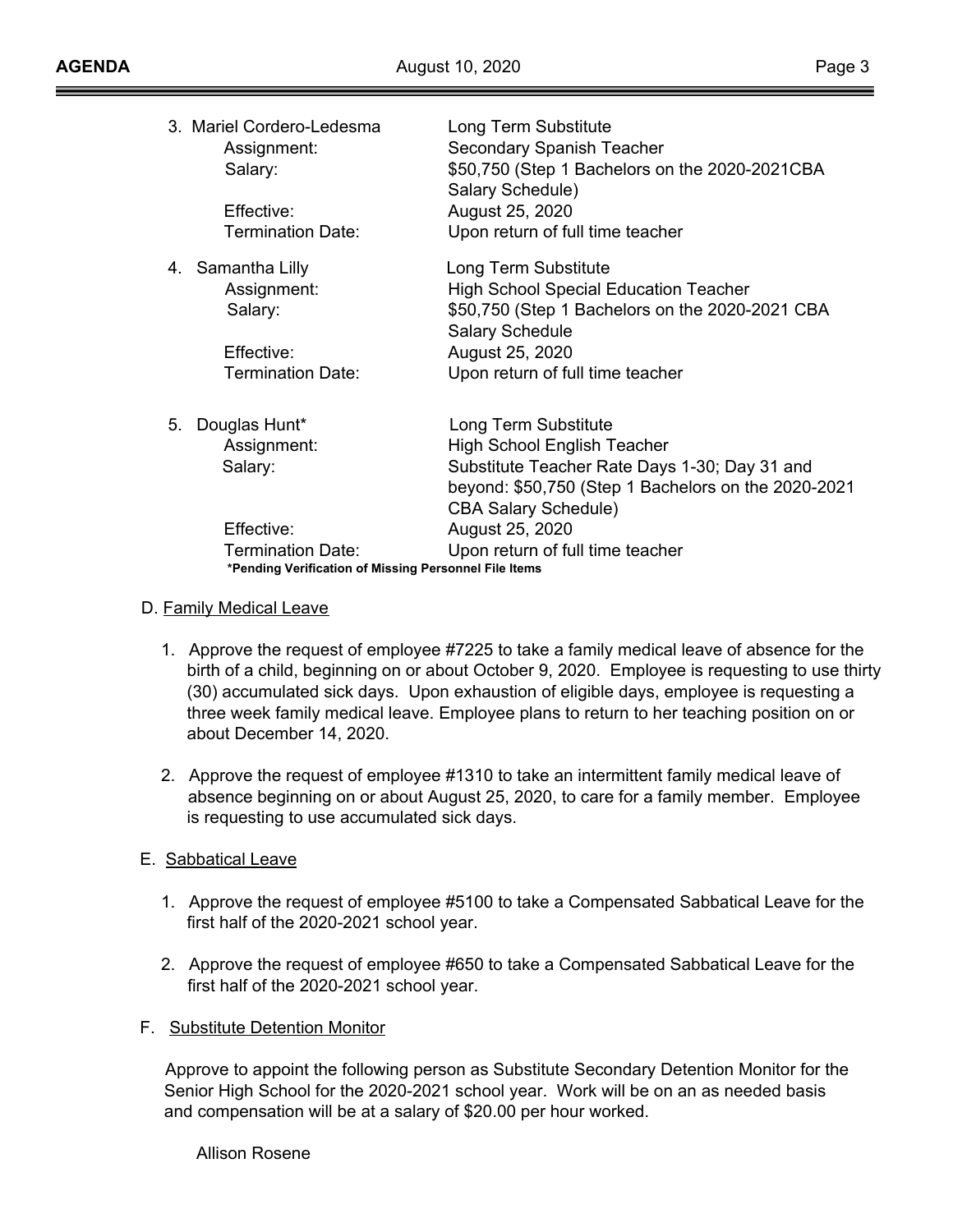# G. Substitute - Instructional

Motion to appointment the following substitute teacher for the 2020-2021 school year at the 2020-2021 substitute teacher rates as approved on the Supplemental Personnel Salary Schedule: Douglas Hunt\* – English

#### **\*Pending Verification of Missing Personnel File Items**

#### H. Co-Curricular Appointment 2020-2021

| Robin Blocker          | Sophomore Class Advisor                   |    | \$726.00   |
|------------------------|-------------------------------------------|----|------------|
| <b>Blasia Dunham</b>   | MS Foreign Language Club                  |    | \$1,000.00 |
| <b>Matthew Newhard</b> | Assistant Football Coach - Shared Stipend |    | \$2,568.00 |
| <b>Scott Gerould</b>   | <b>Patriot Club</b>                       | S. | 685.00     |
| Krystle Tiedeman       | Library Club                              | S. | 685.00     |
| Jon Prive              | <b>Chess Club</b>                         |    | \$204.00   |
| Michael Lehtonen       | <b>Computer Programming Club</b>          |    | \$726.00   |
| <b>Gail Lafferty</b>   | Elementary Math 24 Club                   |    | \$200.00   |
| Nicole Nightlinger     | Aevidum                                   |    | \$204.00   |
| Jason Reinhard         | MS Fall Intramural - CPR                  |    | \$924.00   |

I. Motion to renew the appointment of the following Co-Curricular positions for the 2020-2021 school year.

| Susan Bachman             | <b>Elementary Scholastic Scrimmage</b>         | \$<br>501.00 |
|---------------------------|------------------------------------------------|--------------|
| <b>Jennifer Balliet</b>   | Decorating Club - Shared Stipend               | \$<br>153.00 |
| <b>Shelby Bailey</b>      | <b>MS Student Council - Shared Stipend</b>     | \$<br>714.00 |
| Amanda Bariana            | <b>MS Student Council - Shared Stipend</b>     | \$<br>714.00 |
| Amanda Bariana            | <b>Math Counts</b>                             | \$<br>463.00 |
| <b>Christopher Barnes</b> | Sr. High Newspaper Advisor                     | \$2,080.00   |
| David Carroll             | Senior High Band Advisor                       | \$5,413.00   |
| David Carroll             | <b>MS Band Director</b>                        | \$<br>792.00 |
| <b>Blasia Dunham</b>      | MS Jr. Nat'l Honor Society Advisor - Shared \$ | 237.50       |
| <b>Blasia Dunham</b>      | <b>MS Newspaper Advisor</b>                    | \$<br>524.00 |
| <b>Katherine Farber</b>   | <b>Junior Class Advisor</b>                    | \$<br>726.00 |
| <b>Jess Frew</b>          | <b>Junior Class Advisor</b>                    | \$<br>726.00 |
| <b>Scott Gerould</b>      | Sophomore Class Advisor                        | \$<br>726.00 |
| <b>Jason Graver</b>       | MS Jr. Nat'l Honor Society Advisor - Shared \$ | 237.50       |
| Shawn Green               | Nat'l Reading Olympics Advisor                 | \$<br>501.00 |
| <b>Todd Herzog</b>        | Sons of Liberty Club                           | \$<br>510.00 |
| Steven Jonkman            | <b>Elementary Band Advisor</b>                 | \$<br>902.00 |
| <b>Tracy Karpowich</b>    | <b>Senior Class Advisor</b>                    | \$<br>726.00 |
| Sarah Kunkel              | <b>SADD Advisor</b>                            | \$<br>635.00 |
| Sarah Kunkel              | Spanish Club - Shared Stipend                  | \$<br>306.00 |
| Michael Lehtonen          | Senior High Scholastic Scrimmage Advisor       | \$<br>924.00 |
| Alice Lieberman           | Academic Challenge Eight Advisor               | \$<br>501.00 |
| <b>Susan Mendes</b>       | <b>Garden Club</b>                             | \$<br>510.00 |
| Lori Middaugh             | Decorating Club - Shared Stipend               | \$<br>102.00 |
| Nicholas Sander           | Sr. High Student Council Advisor               | \$2,377.00   |
| Janelle Sheckler          | National Honor Society Advisor                 | \$<br>565.00 |
| <b>Tamara Stubits</b>     | Girls' On the Run Club                         | \$<br>510.00 |
| Krystle Tiedeman          | Debate Advisor                                 | \$1,583.00   |
| Maria VanNorman           | <b>Senior Class Advisor</b>                    | \$<br>726.00 |
| <b>Randall Utsch</b>      | Majorette/Band Advisor                         | \$2,377.00   |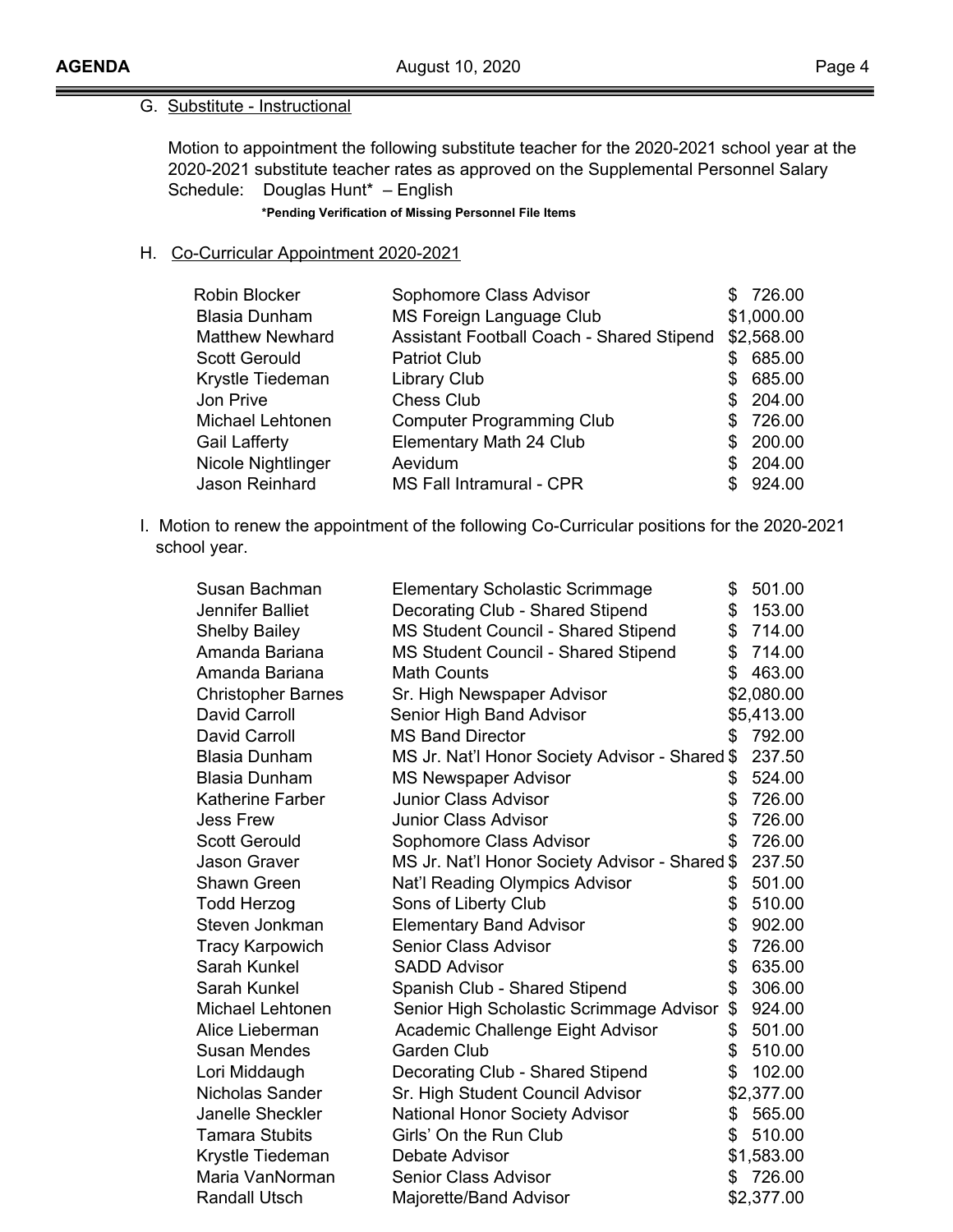### J. Brandywine Transportation Bus Drivers

Motion to approve the following bus drivers from Brandywine Transportation to transport Northern Lehigh School District students for the 2020-2021 school year:

Anna Bauer **Canada Anna Bauer** Clga Martinez Tina Beltz **Marian May** Kathleen Bentzoni Lisa Neff David Bilheimer **Beverly Owens** Patricia Bortz **International Communist Communist Communist Communist Communist Communist Communist Communist Communist Communist Communist Communist Communist Communist Communist Communist Communist Communist Communist Co** Marie Christen **Melody Petri** Misty Christman Sheryl Rex Kathryn Coniglio **Eric Schaner** Dawn Dewalt **National Accord RuthAnnSeip** Courtney Diaz **Julie Senefeld** Schelene Fritzinger Natasha Shimko Tanya Fritzinger Wanda Shimko Brian Geiger **Amy Livermon** George Grossman Barbara Stankovic Jeanette Henritzy Melissa Strohl Warren Henritzy **Amy Thomson** Ashley Heyer **Larry Trimble** Nikki Kibler **Donna VanHorn** Michael Knauss Susan Yesik Jean Kutchera Sherry Zellers Wiliam Larrison **David Zellers** Linda Leibold Lynne Ziegler Earl Loch Bruce Zimmerman Tammy Marsh Stuart Henritzy Amber McClurg

# K. Professional Contracts

According to Article II – 1108, subsection (b) of the School Code: "a temporary professional employee, initially employed by a school district on or after June 30, 1996, whose work has been certified by the district superintendent to the secretary of the school district, during the last four (4) months of the third year of such service, as being satisfactory, shall thereafter be a professional employee" within the meaning of this article." Therefore, it is recommended to approve "professional employee" status as per the school code for the following teachers, who have satisfactorily completed three years of service to the Northern Lehigh School District:

Blasia Dunham Tamara Stubits Rajeev Gupta

Shelby Bailey **Elizabeth Hannon** 

# L. Assistant Athletic Director

Approve to continue the employment of Joseph Tout as Assistant Athletic Director for the 2020-2021 school year at a stipend of \$3,500.00. He will assist the Athletic Director in all Athletic Director duties and responsibilities and will be responsible for athletic fundraising activities.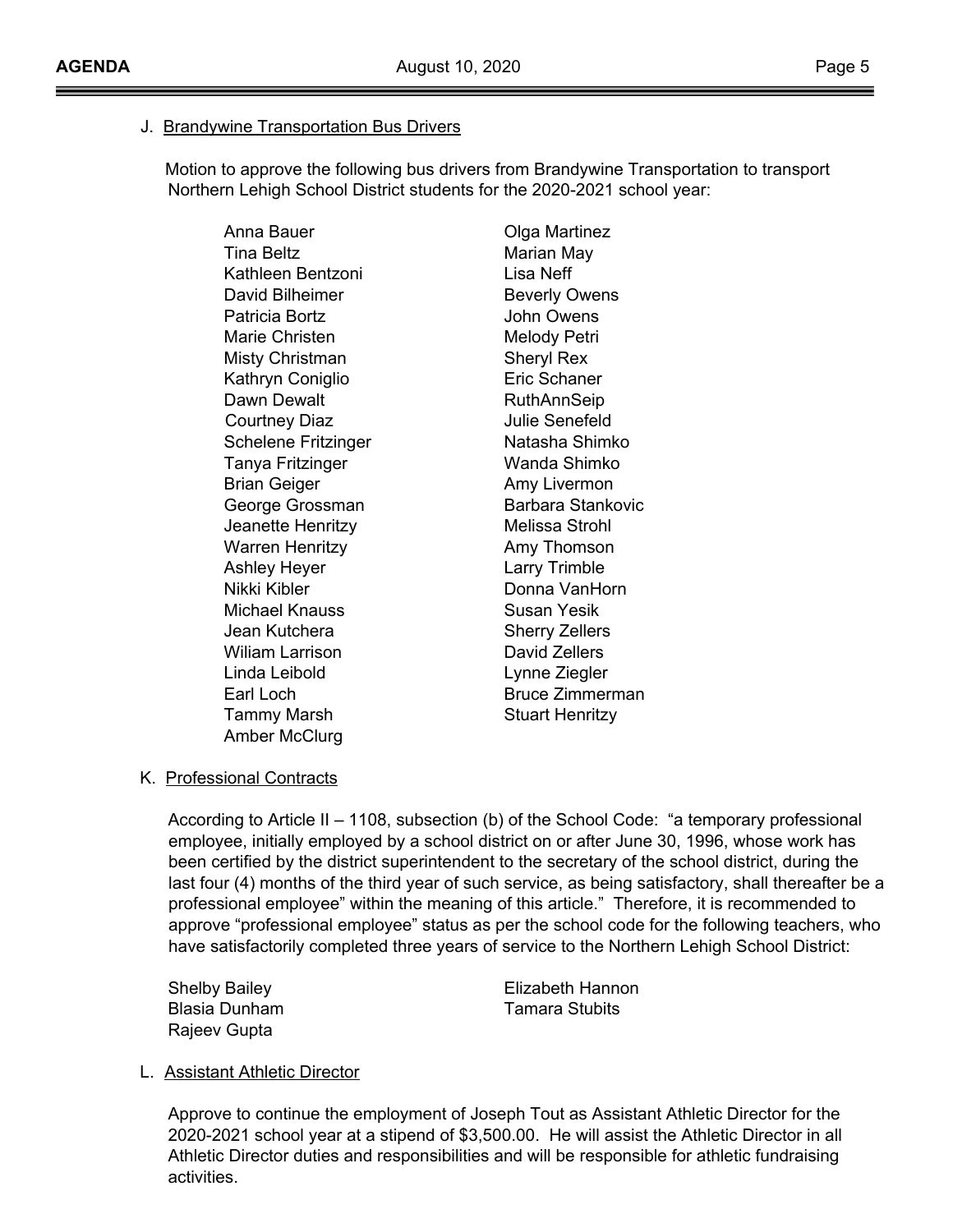- M. In accordance with school board policy #122, approve the attached list of clubs and activities and their stipends for the 2020-2021 school year. **(Attachment #5)**
- N. Approve to continue the employment of the following individuals as District Wide permanent substitute teachers for the 2020-2021 school year. They will be paid a daily per diem rate of \$120 and will receive district health benefits according to the Affordable Care Act regulations with co-payment amounts equivalent to that of district personnel.

Katelyn Hugo Lisa Hoever Valerie Marks Tara Marques

O. Co-Curricular Volunteers 2020-2021

| <b>Michele Richards</b> | Middle School Cheerleader Advisor |
|-------------------------|-----------------------------------|
| Kim Corle               | <b>Band Advisor</b>               |
| Steven Jonkman          | <b>Band Advisor</b>               |
| Jason Steigerwalt       | <b>Band Advisor</b>               |
| Rebecca Steigerwalt     | <b>Band Advisor</b>               |

### P. Unpaid Volunteers

Approve the following unpaid volunteer aide district-wide for the 2020-2021 school year.

Christine Stafford\* **\*Pending Verification of Missing Personnel File Items**

### **V. POLICY**

- A**.** Board Policy Second Reading
	- 1. Approve school board policy #216 Pupils Student Records, as presented after second reading. **(Attachment #6**)
	- 2. Approve school board policy #237 Pupils Electronic Devices, as presented after second reading**. (Attachment #7)**
	- 3. Approve school board policy #335 Employees Family and Medical Leaves, as presented after second reading. **(Attachment #8)**
	- 4. Approve school board policy #805 Operations Emergency Preparedness, as presented after second reading. **(Attachment #9)**
	- 5. Approve school board policy #805.1 Operations Relations with Law Enforcement Agencies, as presented after second reading. **(Attachment #10 )**
- B. In accordance with School Board Policy #707, approve the list of organizations and their appropriate group designation as presented by the Director of Support Services. **(Attachment #11)**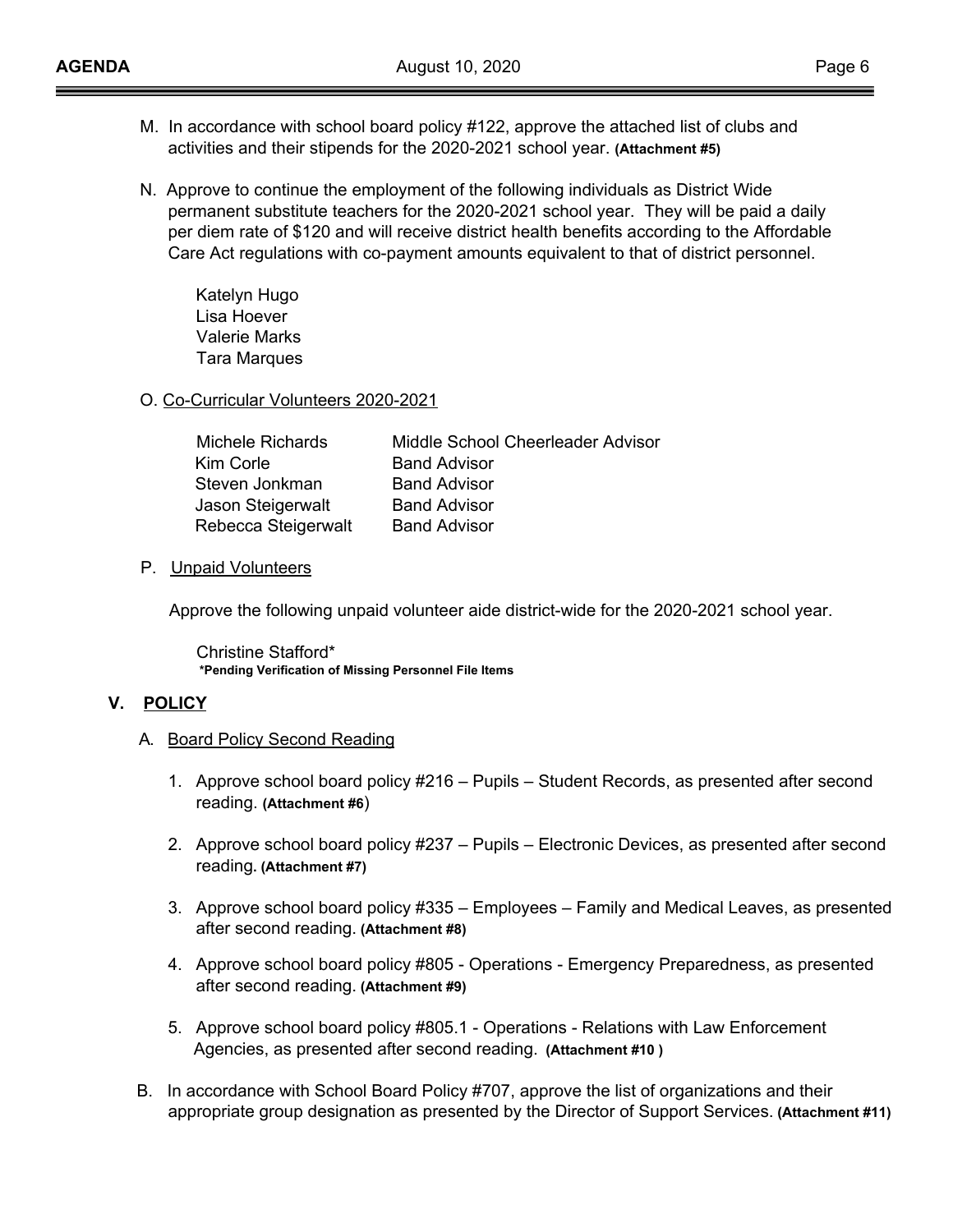### C. Middle School Math 24 Initial Club Application

Approve the initial club/activity application for the Middle School Math 24 Club. This club will allow students to practice and hone their mental math computation skills as they practice to compete against students from other school districts. The club will meet one day each week for five weeks prior to the Math 24 competition. This club will adhere to the guidelines within Policy #122. The stipend to Amanda Bariana for the 2020-2021 school year will be \$200.00.  **(Attachment #12)**

## D. High School Art Club Initial Club Application

Approve the initial club/activity application for the High School Art Club. This club will allow a space for students to practice the arts and further refine their talents and skills. The club will create activities that promote the arts for Northern Lehigh School District and the community. The club will meet twice weekly on Tuesdays and Thursdays. This club will adhere to the guidelines within Policy #122. The stipend to Stephen Shuey for the 2020-2021 school year will be \$200.00. **(Attachment #13)**

## **VI. CONFERENCES**

### **VII. CURRICULUM AND INSTRUCTION**

- A. Approve to authorize proper officials to enter into an agreement for one Northern Lehigh School District student with special needs to attend Whitehall-Coplay School District in accordance with the promises and covenants contained in the agreement. This agreement is effective for the 2020-2021 school year. **(Attachment #14 )**
- B. Approve to authorize proper officials to enter into an agreement between the Northern Lehigh School District and Behavioral Health Associated License Private Academic School for the purpose of furnishing regular education or special education programs for the students for the 2020-2021 school year. **(Attachment #15 )**
- C. Approve to authorize the Superintendent to execute a letter of agreement for the 2020-2021 academic year with the Center for Humanistic Change, Inc. to provide Student Assistance Program (SAP) Liaison services. The Student Assistance Teams in our school district will use these services. **(Attachment #16 )**
- D. Induction Program

Approve the following teachers as helping teachers in the Northern Lehigh School District Induction Program for the 2020-2021 school year:

| <b>Helping Teacher</b> | Inductee              | Stipend  |
|------------------------|-----------------------|----------|
| Jamie Bigley           | <b>Katlyn Parsons</b> | \$200.00 |
| <b>Scott Gerould</b>   | Ryan Cunningham       | \$200.00 |
| Jason Reinhard         | Damon Rex             | \$200.00 |

E**.** Approve to allow administration to continue membership in the Lehigh University School Study Council at a fee of \$1,250.00 for the 2020-2021 school year, to be paid from the Superintendent's budget. **(Attachment #17 )**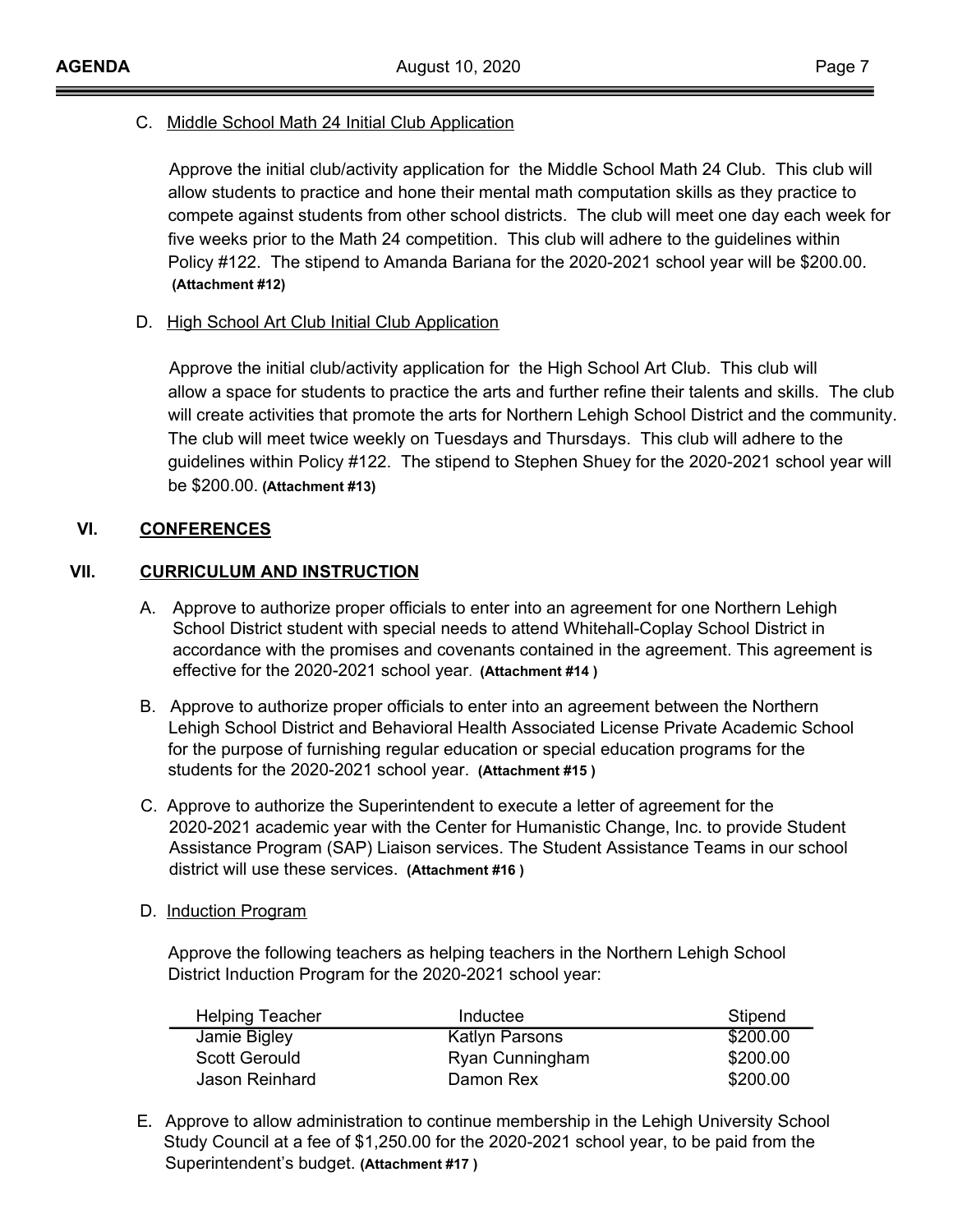- F. Approve to authorize administration to execute an Affiliation Agreement between the Northern Lehigh School District and Muhlenberg College for a teacher preparation program. This program allows students at Muhlenberg College to student teach in our district in order for them to complete their practicum hours needed for graduation. This agreement will terminate July 31, 2025. **(Attachment #18)**
- G. Approve to authorize administration to execute an amendment to the PA-ETEP Agreement to include an annual licensing fee for a custom forms module for the educator evaluation process at a cost of \$1,405.00 for the 2020-2021 school year. **(Attachment #19)**

# **VIII. OLD BUSINESS**

## **IX. NEW BUSINESS**

Approve the Emergency Instructional Time Template 520.1 for the 2020-2021 school year. **(Attachment #20)**

## **X. FINANCIAL**

- A. Approve the Following Financial Reports:
	- 1. General Fund Account month of June, 2020 (Unaudited)
	- 2. NLHS Scholarship Account month of June, 2020 (Unaudited)
	- 3. PE, SE, NLMS, NLSH Student Activities/Clubs Account month of June, 2020 (Unaudited)
- B. Approve the Following List of Bills:
	- 1. General Fund months of June, July & August, 2020
	- 2. Cafeteria Fund months of June, July & August, 2020
- C. Approve abatement/exoneration requests of per capita taxes, for the residents that fall within the guidelines, as presented. **(Attachment #21 )**
- D. Approve the request of the senior high school to close the Class of 2020 account in accordance with the Student Activities Fund guidelines. The account balance is \$10,575.52, and the funds will be transferred to the Student Council account.
- E. Approve the request of the middle school to close the 7th grade team account in accordance with the Student Activities Fund guidelines. The account balance is \$787.67, and the funds will be transferred to the Middle School Student Council account.
- F. Approve the request of the middle school to close the 8th grade team account in accordance with the Student Activities Fund guidelines. The account balance is \$1,942.67, and the funds will be transferred to the Middle School Student Council account.
- G. Approve the Supplemental Personnel Salary Schedule for the 2020-2021 school year as presented. **(Attachment #22 )**

# **XI**. **LEGAL**

### **XII**. **CORRESPONDENCE**